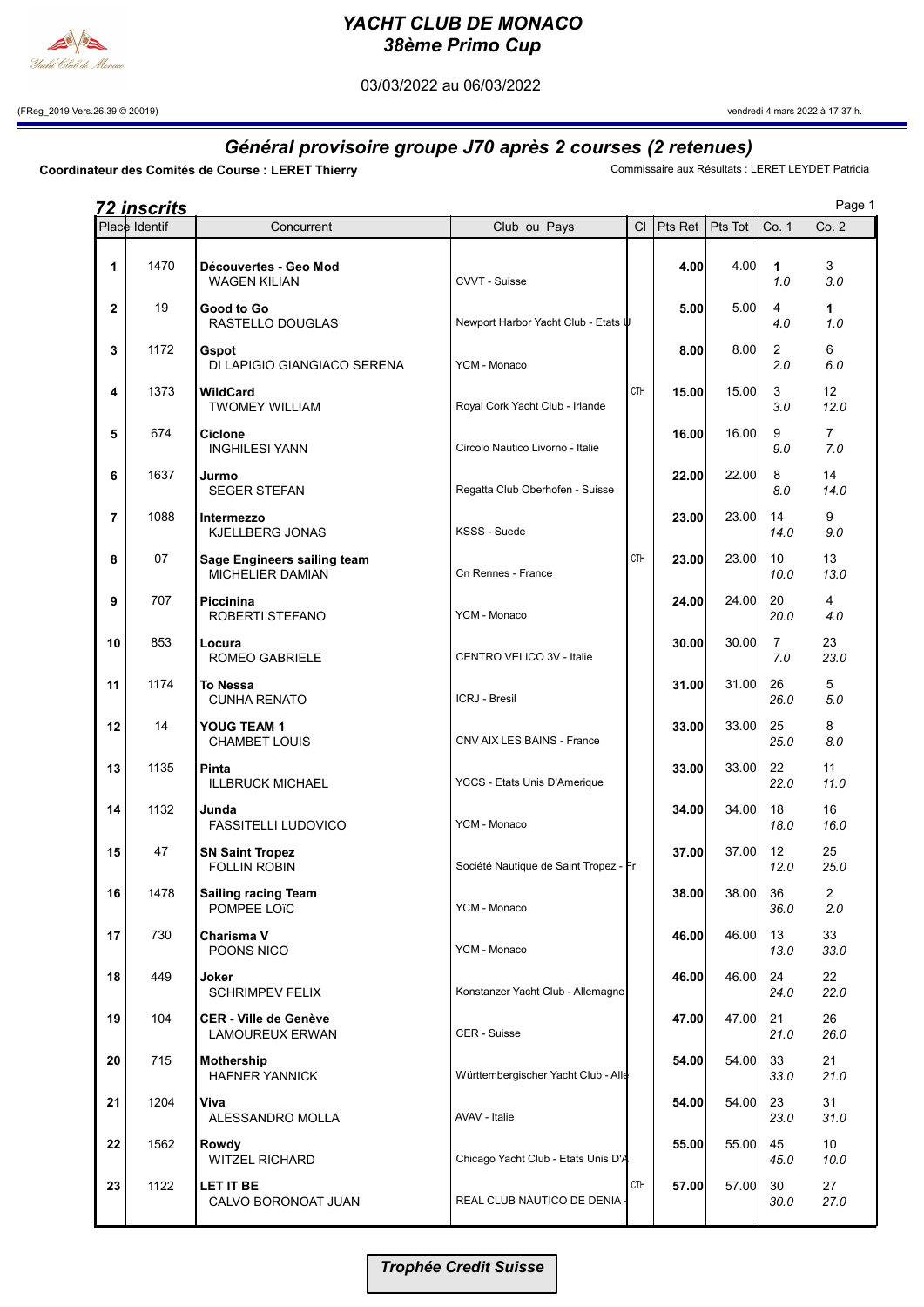| 38ème Primo Cup<br>Page 2 |               |                                                                |                                       |            |                  |                  |                  |                    |
|---------------------------|---------------|----------------------------------------------------------------|---------------------------------------|------------|------------------|------------------|------------------|--------------------|
|                           | Place Identif | Concurrent                                                     | Club ou Pays                          | <b>CI</b>  | Pts Ret          | Pts Tot          | Co. 1            | Co.2               |
| 24                        | 732           | <b>Vela Mente</b><br><b>HOLLWEG KAI-UWE</b>                    | <b>OSV - FRANCE</b>                   |            | 59.00            | 59.00            | 31<br>31.0       | 28<br>28.0         |
| 25                        | 786           | <b>Team Pro4U</b><br><b>FORSGREN PATRICK</b>                   | KSSS - Suede                          |            | 61.00            | 61.00            | 46<br>46.0       | 15<br>15.0         |
| 26                        | 1374          | marie<br><b>BERGAMIN MARCO</b>                                 | ScStäfa - Suisse                      |            | 61.00            | 61.00            | 44<br>44.0       | 17<br>17.0         |
| 27                        | 436           | <b>Pandion Racing</b><br>SINDEMAN JON                          | KSSS - Suede                          |            | 61.00            | 61.00            | 41<br>41.0       | 20<br>20.0         |
| 28                        | 1468          | <b>Neverless</b><br><b>MAXIMILIAN ADAMI</b>                    | Chiemsee Yacht Club - Allemagne       |            | 62.00            | 62.00            | 43<br>43.0       | 19<br>19.0         |
| 29                        | 1619          | <b>Moonlight II</b><br>PETERSON GRAEME                         | YCM - Monaco                          |            | 65.00            | 65.00            | 35<br>35.0       | 30<br>30.0         |
| 30                        | 1277          | Leonteg<br><b>DEVIC PIERRIK</b>                                | YCM - Monaco                          |            | 67.00            | 67.00            | 38<br>38.0       | 29<br>29.0         |
| 31                        | 1218          | Jacqueline<br><b>LOOSER LUKAS</b>                              | Zürcher Yacht Club - Suisse           | CTH        | 71.00            | 71.00            | 47<br>47.0       | 24<br>24.0         |
| 32                        | 1412          | ligue sud youth<br><b>GARRETA IAN</b>                          | sra - FRANCE                          |            | 71.00            | 71.00            | 39<br>39.0       | 32<br>32.0         |
| 33                        | 1572          | <b>Brutus II</b><br>THOMPSON CHARLES                           | Royal Southern YC - Grande-Bretagn    | <b>CTH</b> | 78.00            | 78.00            | 5<br>5.0         | <b>DNF</b><br>73.0 |
| 34                        | 1498          | <b>Elvis</b><br><b>ENGELBERT FILIP</b>                         | KSSS Royal Swedish Yacht Club - \$u   |            | 78.00            | 78.00            | 60<br>60.0       | 18<br>18.0         |
| 35                        | 24            | Superbüsi<br><b>KUNZ ROLAND</b>                                | Yacht Club Luzern - Suisse            |            | 79.00            | 79.00            | 6<br>6.0         | <b>DNF</b><br>73.0 |
| 36                        | 1043          | <b>CER Aprotec - Ville de Genève</b><br><b>METTRAUX NELSON</b> | CER - Suisse                          |            | 84.00            | 84.00            | 11<br>11.0       | <b>DNF</b><br>73.0 |
| 37                        | 1308          | Jerry<br><b>STUDER THOMAS</b>                                  | Cercle de la Voile de Neuchâtel - Sui | <b>CTH</b> | 88.00            | 88.00            | 15<br>15.0       | <b>DNF</b><br>73.0 |
| 38                        | 1045          | Quarter2Eleven<br><b>ZELTNER NICK</b>                          | RCO - Suisse                          | CTH        | 89.00            | 89.00            | 16<br>16.0       | <b>DNF</b><br>73.0 |
| 39                        | 673           | Alandia<br>RONNBERG MARKUS                                     | ÅSS - Finlande                        |            | 90.00            | 90.00            | 17<br>17.0       | <b>DNF</b><br>73.0 |
| 40                        | 1120          | Rhubarbe<br><b>KAUSCHE LORENZ</b>                              | Bordée de Tribord - La Neuveville - S | CTH        | 92.00            | 92.00            | 19<br>19.0       | DNF<br>73.0        |
| 41                        | 1292          | Team 42<br>PIERRE MUSTIER JEAN                                 | UYC - France                          |            | 93.00            | 93.00            | 59<br>59.0       | 34<br>34.0         |
| 42                        | 936           | Jello<br><b>JAMIN MAARTEN</b>                                  | WV Amsterdam - Hollande               | CTH        | 100.00           | 100.00           | 27<br>27.0       | DNF<br>73.0<br>DNF |
| 43                        | 910           | bulla<br><b>DONATI LORENZ</b>                                  | yacht club italiano - FRANCE          | CTH<br>CTH | 101.00<br>102.00 | 101.00           | 28<br>28.0<br>29 | 73.0<br>DNF        |
| 44<br>45                  | 1142<br>838   | <b>Attaque</b><br><b>MULLER LORENZ</b><br>Team 838             | YCB Yacht Club Bielersee - Suisse     |            | 105.00           | 102.00<br>105.00 | 29.0<br>32       | 73.0<br>DNF        |
| 46                        | 469           | <b>GALETTO CEDRIC</b><br>Wikiwiki                              | Société nautique de Genève - Suisse   |            | 107.00           | 107.00           | 32.0<br>34       | 73.0<br>DNF        |
| 47                        | 935           | POWILLEIT EIKO<br><b>Hollandsch Roem</b>                       | Yachtclub Berlin Grünau - Allemagne   |            | 110.00           | 110.00           | 34.0<br>37       | 73.0<br><b>DNF</b> |
| 48                        | 1473          | DE GRAAF MEES<br><b>CONFLUENCE TACK</b>                        | Royal Netherlands Yacht Club Muide    |            | 113.00           | 113.00           | 37.0<br>40       | 73.0<br>DNF        |
|                           | 1485          | PRIME ROMAIN<br>Furia                                          | SNM - France                          | CTH        | 115.00           | 115.00           | 40.0<br>42       | 73.0<br>DNF        |
| 49                        |               | <b>HARTMANN ROBERT</b>                                         | Yacht Club Bielersee - Suisse         |            |                  |                  | 42.0             | 73.0<br>DNF        |
| 50                        | 468           | Grün<br><b>AHLGRIMM JENS</b>                                   | Berliner Yacht-Club - Allemagne       | CTH        | 121.00           | 121.00           | 48<br>48.0       | 73.0               |
| 51                        | 1291          | <b>Filochard</b><br><b>RIBOUD PATRICE</b>                      | <b>YCCANNES - France</b>              |            | 122.00           | 122.00           | 49<br>49.0       | <b>DNF</b><br>73.0 |

Trophée Credit Suisse